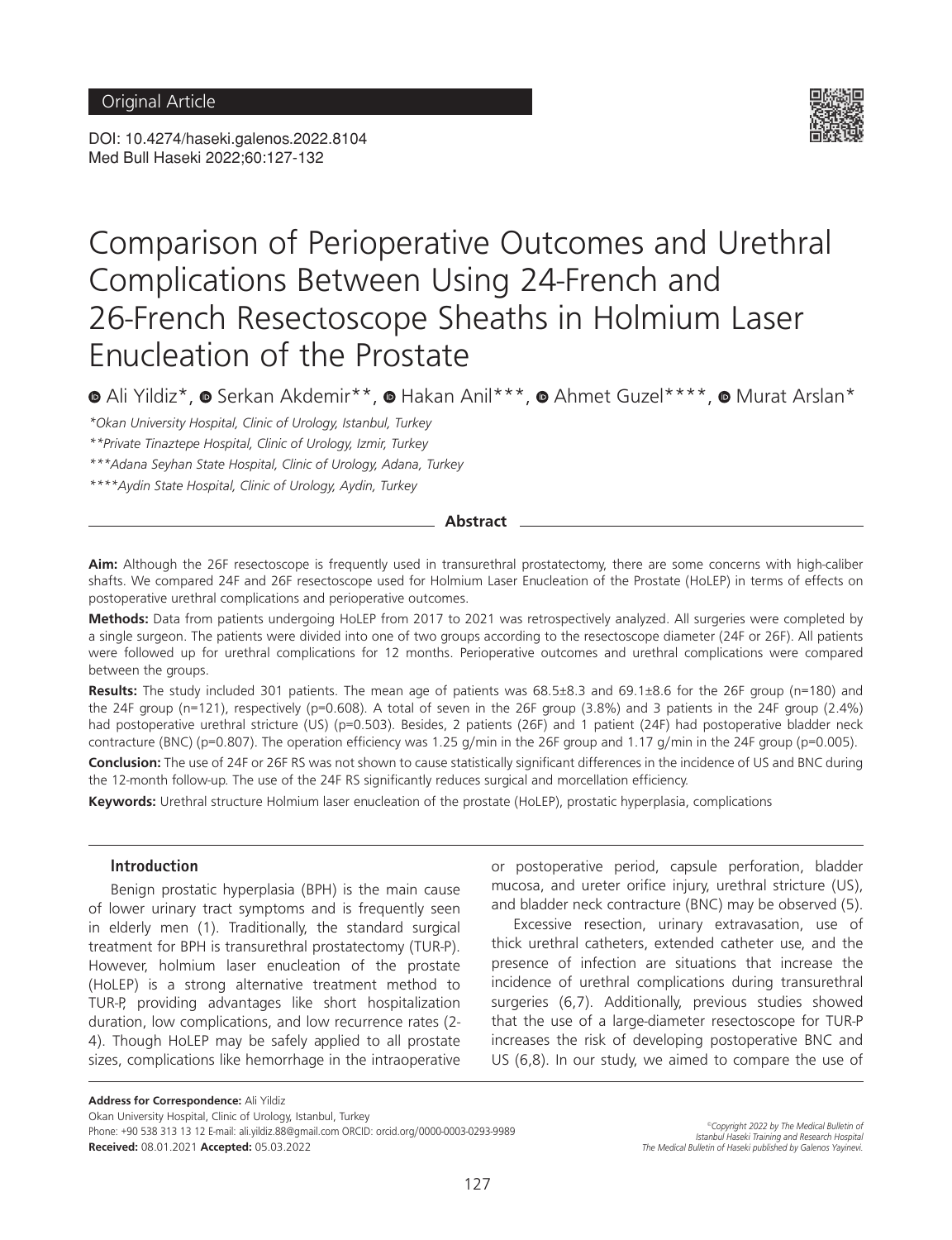24-French (F) and 26F resectoscopes for HoLEP in terms of their effects on postoperative urethral complications and perioperative outcomes.

# **Methods**

# **Study Design**

After receiving ethical committee approval (Istanbul Okan University, date: 20.10.2021, approval number: 143) prospectively recorded data from patients undergoing HoLEP from 2017 to 2021 were retrospectively analyzed. All surgeries were completed by a single surgeon (MA) with appreciable HoLEP experience (200 cases). Patients with a history of prostate or urethra surgery, with US or BNC, and with neurogenic bladder diagnosed urodynamically were excluded from the study. The patients were divided into one of two groups according to the resectoscope diameter used for HoLEP (24F vs 26F).

Preoperative assessment included physical examination, digital rectal examination, transrectal ultrasound and biopsy when indicated,  $Q_{\text{max}}$  measurement, post-voiding residual volume, prostate volume with transabdominal ultrasound, serum prostate-specific antigen (PSA), International Prostate Symptom Score (I-PSS), International Index of Erectile Function-5 (IIEF-5) and urinalysis. Preoperatively, patients were assessed with the Charlson Comorbidity Index for comorbidities (9,10).

# **Technique and Equipment for the Procedure**

All patients had HoLEP performed under general or spinal anesthesia using a 140 W Multipulse HoPLUS laser platform (Jena Surgical/Asclepion Laser, Jena, Germany) and a 600 nm laser fiber (Jena Surgical) with the 3-lobe technique. In the first section of the data collection stage, a 24F continuous-flow resectoscope (Wolf®) was used for patients. Due to a change in devices used in the surgery, later cases had a 26F continuous-flow resectoscope (Karl Storz) used. Energy setting was entered into the system with 140 W for the left pedal (4 J energy, 35 Hz frequency) and 60 W for the right pedal (2 J energy, 30 Hz frequency). In the morcellation stage, an integrated Multicut morcellator system (Jena Surgical) was used. For all procedures, normal saline was used as an irrigation fluid. At the end of the surgery, every patient had a 22 F 3-way Foley catheter inserted. All patients were administered perioperative antibiotic therapy.

# **Perioperative Evaluation and Follow-up**

Morcellation efficiency, enucleation efficiency, and operation efficiency were calculated by dividing the resected weight by the morcellation duration, enucleation duration, and operation duration, respectively. All patients were reevaluated at 1, 3, 6, and 12-month follow-up by I-PSS, IIEF-5,  $Q_{\text{max}}$ , PSA level, and the existence of complications. US/BNC was diagnosed by performing uroflowmetry and cystoscopy in patients with signs of lower urinary tract obstruction. Perioperative and postoperative complications were recorded according to the Clavien-Dindo system (11,12).

# **Statistical Analysis**

SPSS software (Statistical Package for the Social Sciences, Version 21.0, SSPS Inc., Chicago, IL, USA) was used for data analysis. Continuous variables are expressed as mean ± standard deviation, while categoric variables are expressed as a percentage (%). Normality analysis was performed using the Kolmogorov-Smirnov test. Differences between measurements at separate times were analyzed with ANOVA for repeated measures. Statistically, p≤0.05 were accepted as significant.

# **Results**

A total of 301 patients were included in the study. The mean age of 180 patients operated with a 26F resectoscope was 68.5±8.3 years, while the mean age of 121 patients operated with a 24F resectoscope was 69.1±8.6 years (p=0.608). A comparison of the preoperative demographic and clinical features of the patients according to the group is summarized in Table 1. The most frequent indication for HoLEP surgery was the failure of medical treatment (182/301, 60.5%), followed by refractive urinary retention (90/301, 29.9%), recurrent urinary tract infections (25/301, 8.3%), and recurrent hematuria (4/301, 1.3%).

The mean prostate volume was 112.8±43.7 mL in Group 1 and 108.6±39.2 mL in Group 2 (p=0.39). The surgical durations in Groups 1 and 2 were 71.1±19 and 72.2±20.2 min, respectively (p=0.63). The operation efficiency was calculated as 1.25 g/min in the 26F group and 1.17 g/min in the 24F group. This difference was statistically significant in favor of the 26F group (p=0.005). During the procedure, 77 patients in the 26F group (42.7%) and 7 patients in the 24F group (5.7%) had bougie dilators used (p=<0.001). While 12 patients in the 26F group had intraoperative Otis urethrotomy performed, only 1 patient in the 24F group had this performed (p=0.017). Intraoperative and perioperative outcomes are summarized in Table 2. The improvement in  $Q_{\text{max}}$  levels and IPSS scores in the first, third, and twelfth follow-up months was similar in both groups (Figure 1).

The most common complications observed within the first 30 days postoperative were dysuria in 35/180 (19.4%) in the 26F group and 26/121 (21.4%) in the 24F group (p=0.884). During the 12-month follow-up, 7 patients in the 26F group (3.8%) and 3 patients in the 24F group (2.4%) had postoperative US (p=0.503). A total of 2 (26F) and 1 patient (24F) had postoperative BNC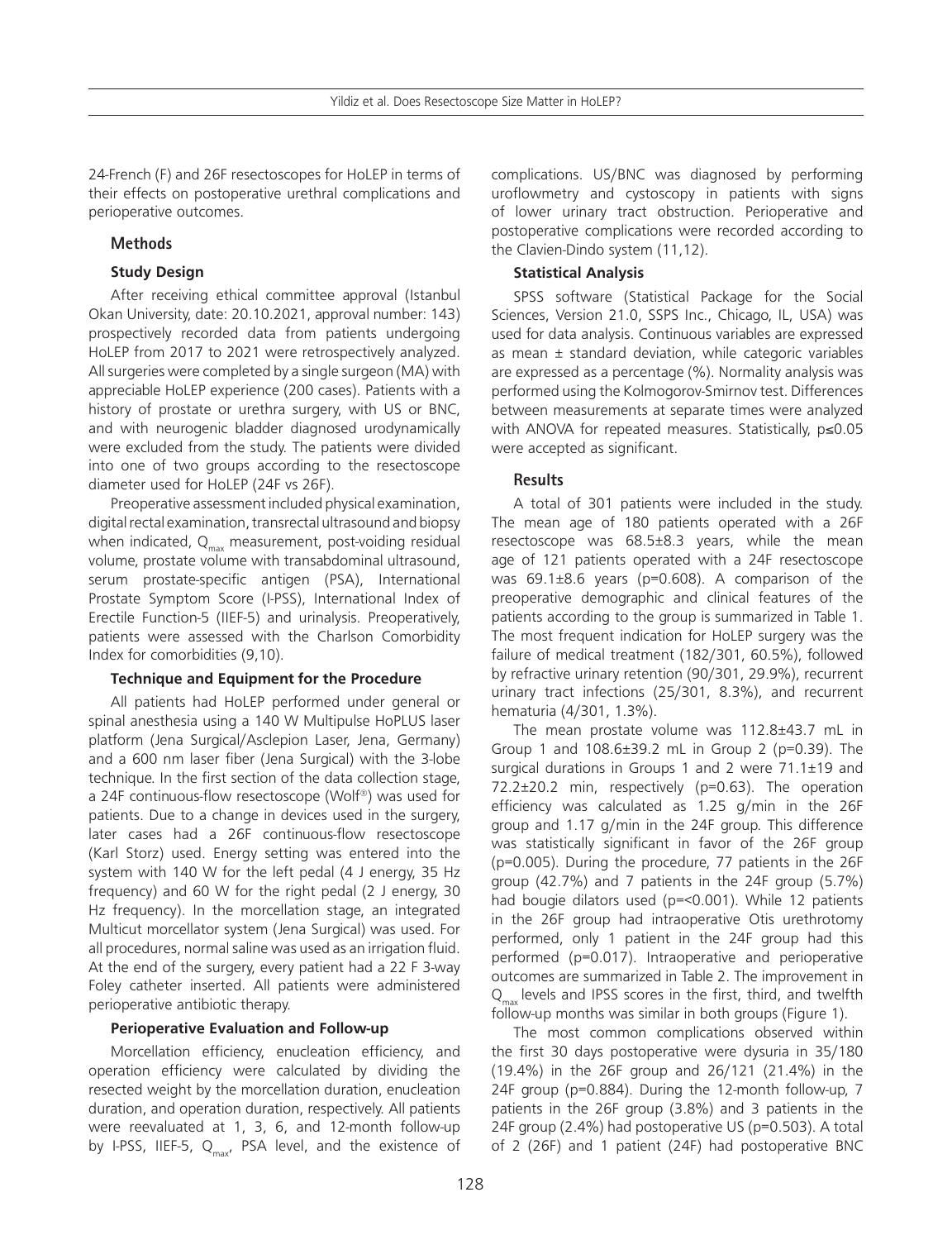| Table 1. Patients preoperative demographics and clinical characteristics according to groups |                    |                    |                      |  |  |  |
|----------------------------------------------------------------------------------------------|--------------------|--------------------|----------------------|--|--|--|
|                                                                                              | 26 fr group        | 24 fr group        | p-value <sup>*</sup> |  |  |  |
| Number of patients                                                                           | 180                | 121                |                      |  |  |  |
| Age (years)                                                                                  | $68.5 (\pm 8.3)$   | 69.1 $(\pm 8.6)$   | 0.608                |  |  |  |
| <b>BMI</b>                                                                                   | $23.8 (\pm 2.1)$   | $23.6 (\pm 2.2)$   | 0.427                |  |  |  |
| <b>CCI</b>                                                                                   | $3(0-7)$           | $3(0-7)$           | 0.707                |  |  |  |
| <b>IPSS</b>                                                                                  | $27.3 (\pm 4.2)$   | $26.5 (\pm 4.1)$   | 0.102                |  |  |  |
| $Q_{\text{max}}$ (mL/sec)                                                                    | $11.6 (\pm 6.1)$   | $10.9 \ (\pm 5.7)$ | 0.317                |  |  |  |
| $PVR$ ( $mL$ )                                                                               | $150.9 (\pm 79.2)$ | $151.1 (\pm 83.6)$ | 0.983                |  |  |  |
| PSA (ng/mL)                                                                                  | $3.3 (\pm 3.1)$    | $3.4 (\pm 3.3)$    | 0.789                |  |  |  |
| Prostate volume (mL)                                                                         | $112.8 (\pm 43.7)$ | $108.6 (\pm 39.2)$ | 0.395                |  |  |  |
| <b>IIEF</b> score                                                                            | $18(5-29)$         | $18(5-26)$         | 0.182                |  |  |  |
| Coagulopathy                                                                                 | 26/154             | 14/107             | 0.471                |  |  |  |
|                                                                                              |                    |                    |                      |  |  |  |

\*p-values were calculated using Student's t or Mann-Whitney U test for continuous and chi-squared test for categorical variables

BMI: Body mass index, CCI: Charlson comorbidity index, IPSS: International Prostate Symptom Score, Q<sub>max</sub>: Maximum flow rate, PVR: Post-void residual volume, PSA: Prostate-specific antigen, IIEF: International Index of Erectile Function

(p=0.807). Additionally, postoperative US was observed in 3 (3.2%) and 2 (1.7%) patients who did not undergo bougie dilatation or Otis urethrotomy in the 26F and 24F groups, respectively (p=0.491). Complications in the postoperative early period (within 30 days) and long-term (12-month) are summarized in Table 3 according to the Clavien-Dindo rating system.

#### **Discussion**

HoLEP is a reliable and effective surgical method for the surgical treatment of BPH (13). HoLEP improves the I-PSS and urine flow rate (13). However, HoLEP has some disadvantages, like lowering the postoperative quality of life (incontinence, retrograde ejaculation, dysuria, hematuria, etc.), and the development of US and BNC (5). These complications are also observed after the traditional gold standard surgical treatment method for BPH, TUR-P (14). Important risk factors for the increase in postoperative US and BNC rates are the type of catheter inserted after the operation, catheterization duration, the diameter of the resectoscope, resection duration, and patient-related factors (7,15,16). As far as we know, there is no current study in the literature comparing the perioperative outcomes and postoperative urethral complications during the 12-month follow-up for HoLEP performed with 24F and 26F resectoscopes.

In randomized controlled studies, the incidence of US after TUR-P varies from 0 to 14.7% (14). These results may vary, linked to the diameter of the resectoscope and patientrelated factors. Günes et al. (8) showed that the use of a large resectoscope significantly increased the incidence of US in a study comparing the outcomes of 71 patients with TUR-P performed with a 24F and a 26F resectoscope. In studies comparing urethral complications in patients with HoLEP performed using 26F and 28F resectoscope, no



**Figure 1.** Changes in Q<sub>max</sub> levels and IPSS scores in the groups during the first, third and twelfth month of follow-up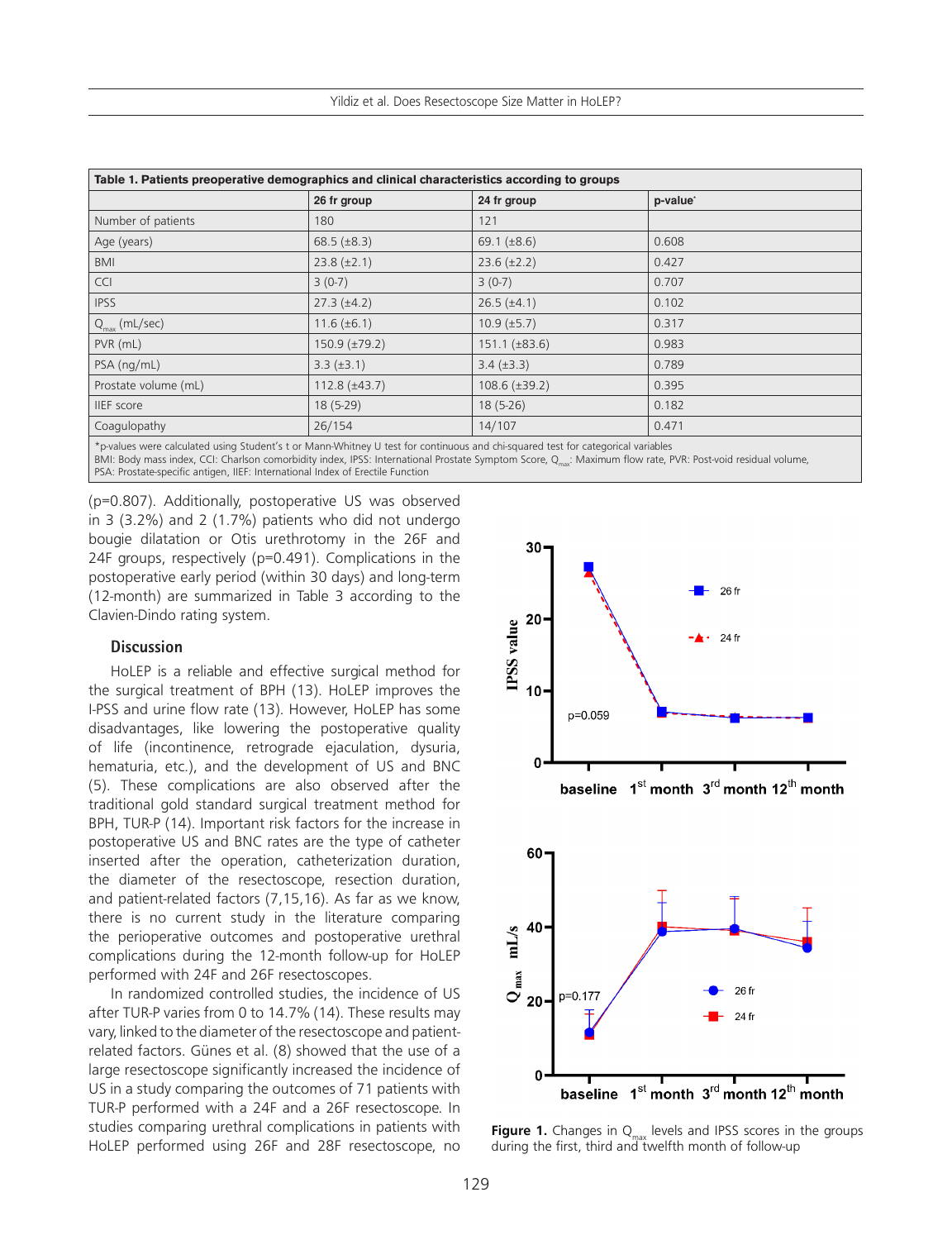| Table 2. Comparison of the intraoperative and perioperative parameters |                     |                     |                |  |  |  |
|------------------------------------------------------------------------|---------------------|---------------------|----------------|--|--|--|
|                                                                        | 26 Fr (n=180)       | 24 Fr (n=121)       | $p$ -value $T$ |  |  |  |
| Urethral bougie dilation, n (%)                                        | 77 (42.7%)          | 7(5.7%)             | < 0.001        |  |  |  |
| Urethrotomy interna, n (%)                                             | $12(6.6\%)$         | $1(0.8\%)$          | 0.017          |  |  |  |
| Pathologic specimen volume (q)                                         | $89.3 (\pm 26.3)$   | $84.7 (\pm 29.1)$   | 0.155          |  |  |  |
| Operative time (mins)                                                  | $71.1 (\pm 19.2)$   | $72.2 (\pm 20.2)$   | 0.633          |  |  |  |
| Operation efficiency (g/mins)                                          | $1.25 \ (\pm 0.2)$  | $1.17 \ (\pm 0.3)$  | 0.005          |  |  |  |
| Enucleation time (mins)                                                | $57.5 (\pm 14.3)$   | 56.9 $(\pm 14.1)$   | 0.152          |  |  |  |
| Enucleation efficiency (g/min)                                         | $1.55 \ (\pm 0.41)$ | $1.48 \ (\pm 0.44)$ | 0.159          |  |  |  |
| Morcellation time (mins)                                               | $13.6 \ (\pm 5.9)$  | $15.3 \ (\pm 6.1)$  | 0.016          |  |  |  |
| Morcellation efficiency (g/min)                                        | $6.56 (\pm 3.1)$    | $5.53 \ (\pm 2.8)$  | 0.003          |  |  |  |
| Hematocrit decrease                                                    | $2.6 (\pm 1.8)$     | $2.2 (\pm 1.7)$     | 0.054          |  |  |  |
| Hospital stay (days)                                                   | $1.07 (\pm 0.2)$    | $1.04 \ (\pm 0.1)$  | 0.128          |  |  |  |
| Catheter removal time (days)                                           | $2.3 (\pm 1.1)$     | $2.2 (\pm 1.2)$     | 0.456          |  |  |  |
| <sup>T</sup> Student's t-test. Data are presented as mean              |                     |                     |                |  |  |  |

significant difference was identified for the incidence of US and BNC (17). A retrospective study by Günes et al. (8) showed that the use of a large resectoscope (24F or 26F) significantly increased the development of stricture in the bulbar urethra after TUR-P. In our study, the development rates for the US after HoLEP were 3.8% and 2.4% in the 26F and 24F groups, respectively. Though the incidence of US development was lower in the 24F group, this was statistically insignificant. Additionally, 2 patients in the 26F group and 1 patient in the 24F group developed BNC. As the diameter of the resectoscope used increases, more urethral ischemia forms secondary to compression (6). We believe that this situation may be a cause of the different US incidences.

Urethral bougie dilation was performed intraoperatively in 77 patients in the 26F group (42.7%) and 7 patients in the 24F group (5.7%). Additionally, 12 patients in the 26F group (6.6%) had intraoperative Otis urethrotomy performed, whereas only 1 patient in the other groups required Otis urethrotomy (0.8%). All patients developing the US in the 26F group had intraoperative Otis urethrotomy

performed. The use of a wide resectoscope increases the need for intraoperative dilatation or urethrotomy, which may cause urethral mucosal damage and an increase in postoperative US incidence.

Small-diameter resectoscopes cause slower continuous flow and this may worsen intraoperative vision. Worsening image quality may lower surgical efficiency by lengthening operation durations. In our clinic, we experienced a clear fall in image quality when using the 24F resectoscope. However, our study shows the operation and morcellation efficiency were lower in the 24F group, while the morcellation duration was higher. Additionally, the enucleation efficiency was higher in the 26F groups however, this difference was statistically insignificant.

To observe the effect of the resectoscope sizes on perioperative parameters, we compared the hospitalization duration, catheter removal duration, and decrease in the hematocrit for patients in both groups.

Statistically significant differences were not identified between hospitalization duration, catheter removal time, and hematocrit decreases between the groups.

| Table 3. Frequency of complications and assumed Clavien-Dindo grading of reported complications |                |               |             |         |  |  |  |
|-------------------------------------------------------------------------------------------------|----------------|---------------|-------------|---------|--|--|--|
|                                                                                                 |                | Groups, n (%) |             |         |  |  |  |
| <b>Complication within 30-day period</b>                                                        | Clavien grade  | 26 Fr group   | 24 Fr group | p-value |  |  |  |
| Dysuria                                                                                         |                | 35 (19.4%)    | 26 (21.4%)  | 0.884   |  |  |  |
| Transient incontinence                                                                          |                | $10(5.5\%)$   | $8(6.6\%)$  | 0.805   |  |  |  |
| Mild to moderate dysuria                                                                        |                | 5(2.7%)       | $2(1.6\%)$  | 0.705   |  |  |  |
| Hematuria/blood transfusion                                                                     |                | $1(0.5\%)$    |             | 1.000   |  |  |  |
| Urinary tract infection                                                                         |                | $\Omega$      | $1(0.8\%)$  | 1.000   |  |  |  |
| Severe hematuria/clot retention                                                                 | 3 <sub>b</sub> | $1(0.5\%)$    | $1(0.8\%)$  | 1.000   |  |  |  |
| 12-month follow-up complication                                                                 |                |               |             |         |  |  |  |
| Bladder neck stenosis                                                                           | 3 <sub>b</sub> | $2(1.1\%)$    | $1(0.8\%)$  | 0.807   |  |  |  |
| Urethral stenosis                                                                               | 3 <sub>b</sub> | $7(3.8\%)$    | $3(2.4\%)$  | 0.503   |  |  |  |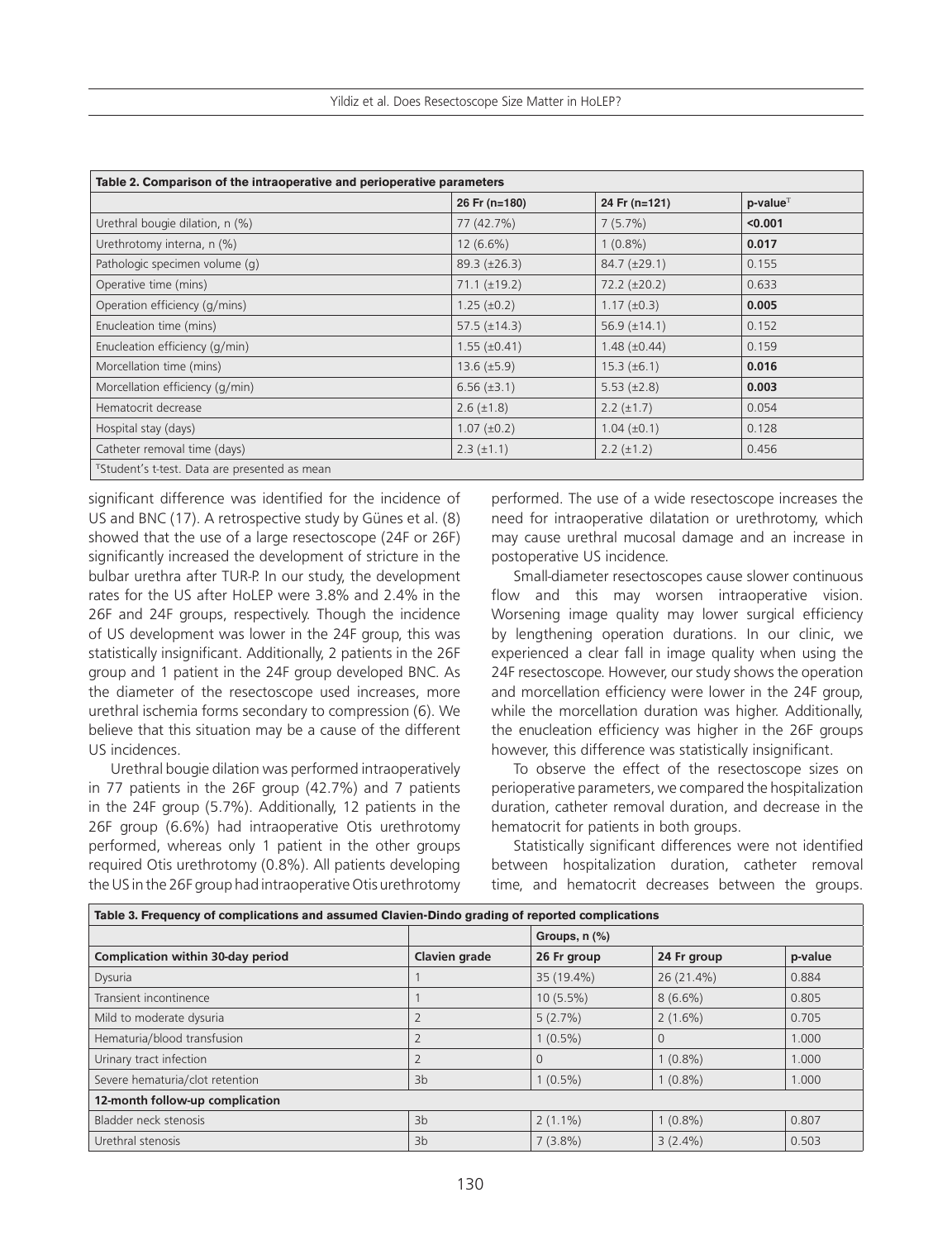Additionally, during the postoperative 12-month follow-up, when complications apart from stricture were assessed in our patients (dysuria, incontinence, hematuria, infection), we did not observe a significant difference between the two groups. Our perioperative findings and postoperative complication rates were similar to the results of a Holep review by Das et al. (18) in 2019.

## **Study Limitations**

There are some limitations to our study. The first one is the retrospective design of the study. Though our design was retrospective, data for each patient was entered into the system prospectively. Another limitation is that the difference in experience of the surgeon (though the same surgeon has performed all the operations.) in the period when surgery was performed in both groups was not considered. Despite these limitations, the study will guide our colleagues in clinical practice due to the limited number of similar studies in the literature and the fact that high-caliber shafts are a concern in the minds of all urologists.

# **Conclusion**

In our study, the use of a 24F or 26F resectoscope was not shown to cause statistically significant differences in the incidence of US and BNC during the 12-month followup. However, the use of a large-diameter resectoscope increases the need for perioperative urethral dilatation and urethrotomy, and this may cause more urethral ischemia and mucosal damage. The use of the 24F resectoscope significantly reduces surgical and morcellation efficiency. To identify the optimum resectoscope diameter for HoLEP, prospective randomized controlled studies on many participants on this topic will contribute to our preliminary outcomes.

# **Ethics**

**Ethics Committee Approval:** Ethical committee approval was obtained from Istanbul Okan University (date: 20.10.2021, approval number: 143).

**Informed Consent:** Retrospective study.

# **Authorship Contributions**

Concept: A.Y., S.A., M.A., Design: A.Y., S.A., M.A., Data Collection and/or Processing: A.Y., S.A., A.G., Analysis and/or Interpretation: A.Y., H.A., A.G., M.A., Literature Research: A.Y., H.A., A.G., Writing: A.Y., H.A., A.G.

**Conflict of Interest:** No conflict of interest was declared by the authors.

**Financial Disclosure:** The authors declared that this study received no financial support.

# **References**

1. Kaya E, Gazel E, Yalcın S, et al. The effect of prostatic tissue density on the perioperative outcomes of Holmium laser

enucleation of prostate (HoLEP): a pilot study. World J Urol 2020;38:455-61.

- 2. Yuk HD, Oh SJ. Perioperative Safety and Efficacy of Holmium Laser Enucleation of the Prostate in Patients Receiving Antithrombotic Therapy: A Prospective Cohort Study. Sci Rep 2020;10:5308.
- 3. Yilmaz M, Esser J, Suarez-Ibarrola R, Gratzke C, Miernik A. Safety and Efficacy of Laser Enucleation of the Prostate in Elderly Patients - A Narrative Review. Clin Interv Aging 2022;17:15-33.
- 4. Yıldız A, Akdemir S, Anıl H, Arslan M. Safety and Efficacy of High-Powered Holmium Laser Enucleation of the Prostate within 1-3 Weeks Following Prostate Biopsy. Urol Int 2021;105:852-7.
- 5. Michaud C, Codas-Duarte R, Matillon X, Crouzet S, Badet L, Fassi-Fehri H. One-year Functional Outcomes after Holmium Laser Enucleation of the Prostate (HoLEP): Introduction of a Composite Score (Hexafecta). Prog Urol 2022;32:189-97.
- 6. Chen ML, Correa AF, Santucci RA. Urethral Strictures and Stenoses Caused by Prostate Therapy. Rev Urol 2016;18:90- 102.
- 7. Nielsen KK, Nordling J. Urethral stricture following transurethral prostatectomy. Urology 1990;35:18-24.
- 8. Günes M, Keles MO, Kaya C, et al. Does resectoscope size play a role in formation of urethral stricture following transurethral prostate resection?. Int Braz J Urol 2015;41:744-9.
- 9. Charlson ME, Pompei P, Ales KL, MacKenzie CR. A new method of classifying prognostic comorbidity in longitudinal studies: development and validation. J Chronic Dis 1987;40:373-83.
- 10. Quan H, Li B, Couris CM, et al. Updating and validating the Charlson comorbidity index and score for risk adjustment in hospital discharge abstracts using data from 6 countries. Am J Epidemiol 2011;173:676-82.
- 11. Dindo D, Demartines N, Clavien PA. Classification of surgical complications: a new proposal with evaluation in a cohort of 6336 patients and results of a survey. Ann Surg 2004;240:205- 13.
- 12. Mamoulakis C, Efthimiou I, Kazoulis S, Christoulakis I, Sofras F. The modified Clavien classification system: a standardized platform for reporting complications in transurethral resection of the prostate. World J Urol 2011;29:205-10.
- 13. Ibrahim A, Alharbi M, Elhilali MM, Aubé M, Carrier S. 18 Years of Holmium Laser Enucleation of the Prostate: A Single Center Experience. J Urol 2019;202:795-800.
- 14. Michielsen DP, Coomans D. Urethral strictures and bipolar transurethral resection in saline of the prostate: fact or fiction? J Endourol 2010;24:1333-7.
- 15. Hammarsten J, Lindqvist K, Sunzel H. Urethral strictures following transurethral resection of the prostate. The role of the catheter. Br J Urol 1989;63:397-400.